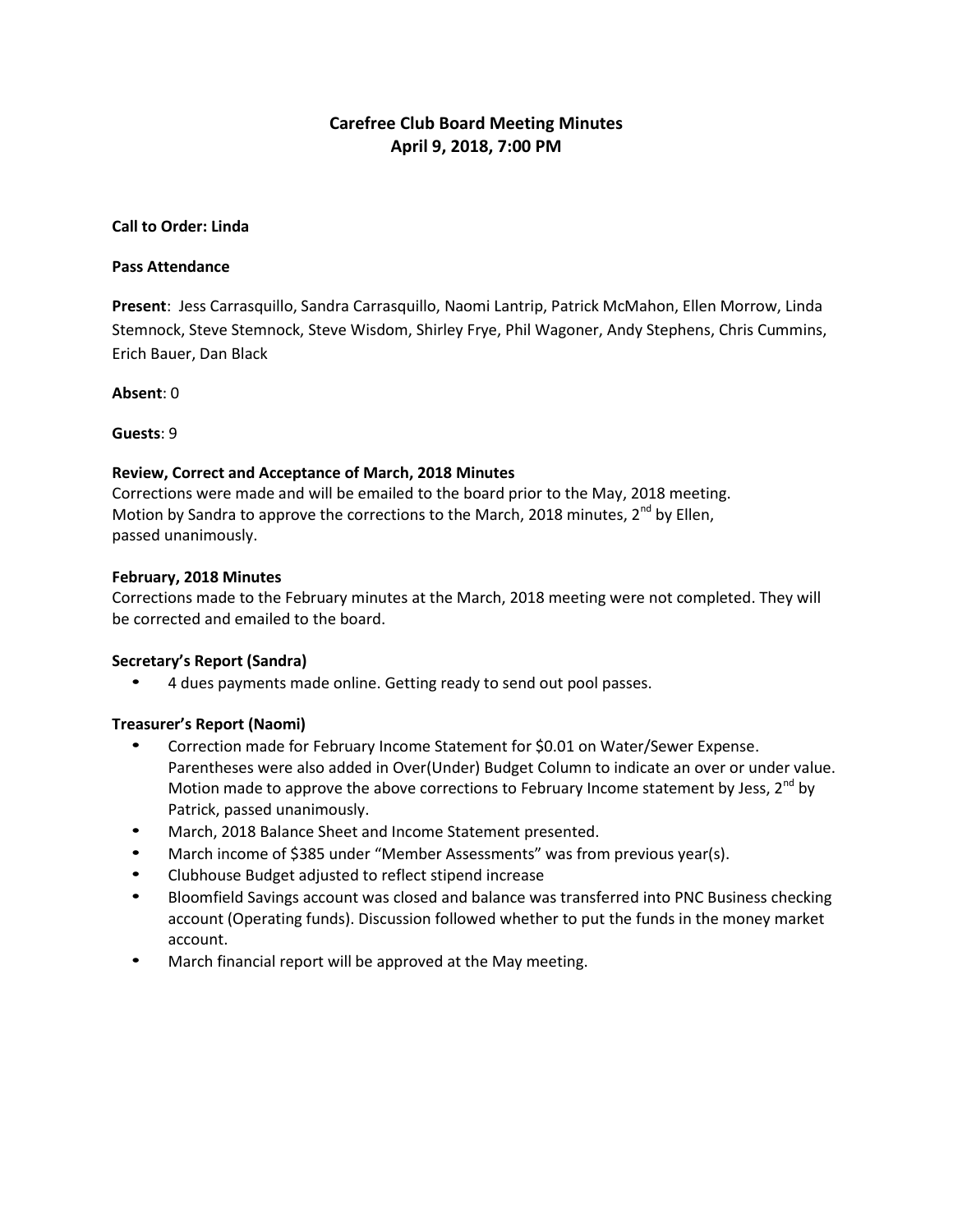# **Committee Reports**

# **Pool (Linda)**

• The 2018 pool rules have been posted to the website. Lifeguards have been hired. Renovations on the restrooms are underway. We're signed up to have weekly pool water tests. The first draft of the concessions operations manual was sent to Patrick. Steve Stemnock met with the pool company a few weeks ago to inspect the diving board and some other pool equipment and we are expecting their report within a week. Installation of the gutters has started and should be done by the end of April.

# **Pool Hours (Ellen)**

• Normal pool hours are 11AM-8PM daily and go to 4-8 p.m. on weekdays when school begins (lifeguards are either attending high school or leaving for college). Ellen suggested that we look into extending the pool hours 12AM-10PM daily and to open the pool at 11AM instead of 4PM 2-3 days during the week after school begins. The additional hours would come at an expense to pay lifeguards and staff, and to cover the extra expense, Ellen suggested using part of the excess operating funds. Linda said that compared to other pools in the area, Carefree is open more hours. There is also a safety concern for the lifeguards staying late to close the facility. Previously, when the pool was open until 10 PM or 11 AM-4PM on weekdays when school was in session, very few (<10) members came to the pool. After some discussion, the decision was made to keep the pool open until 9 p.m. on Saturdays. A suggestion was also made to keep track of the number of people who attend during all time periods of operation. The goal is to strike a balance between providing additional pool hours for the membership, staffing, and additional expenses incurred.

#### **Grounds (Jess)**

- DeBaun completed their spring spruce up and all is ready to go for the year.
- West Basketball Court Project: Jess met with the contractor last week and the work will be completed prior to the pool opening Memorial Day weekend.
- Tennis Court Project: Due to weather fluctuations and contractor scheduling, Jess does not have 3 bids. He will continue to collect data/bids for May meeting.
- Carefree South Sign Project: Continuing to work on options.

# **Newsletter (Ellen)**

• Newsletter almost complete. Ellen waiting on picture from Easter egg hunt, then will send to the board for review. Target date for Newsletter is April 15.

# **Activities (Linda)**

- Easter egg hunt was held Saturday, March 31. Good turnout with at least 75 children finding 1200 eggs. Thanks to Chris, Naomi, Shirley, Steve Stemnock and Cheryl Wisdom for helping with filling/hiding eggs.
- Next event will be ice cream social on May 27.

# **Web (Erich)**

 Lifeguard, pool rules and minutes are up-to-date on website. Online dues processing is live and working on website. 4 submissions as of today. Working through a few issues on the back end to reconcile the dues payment information with the master records.